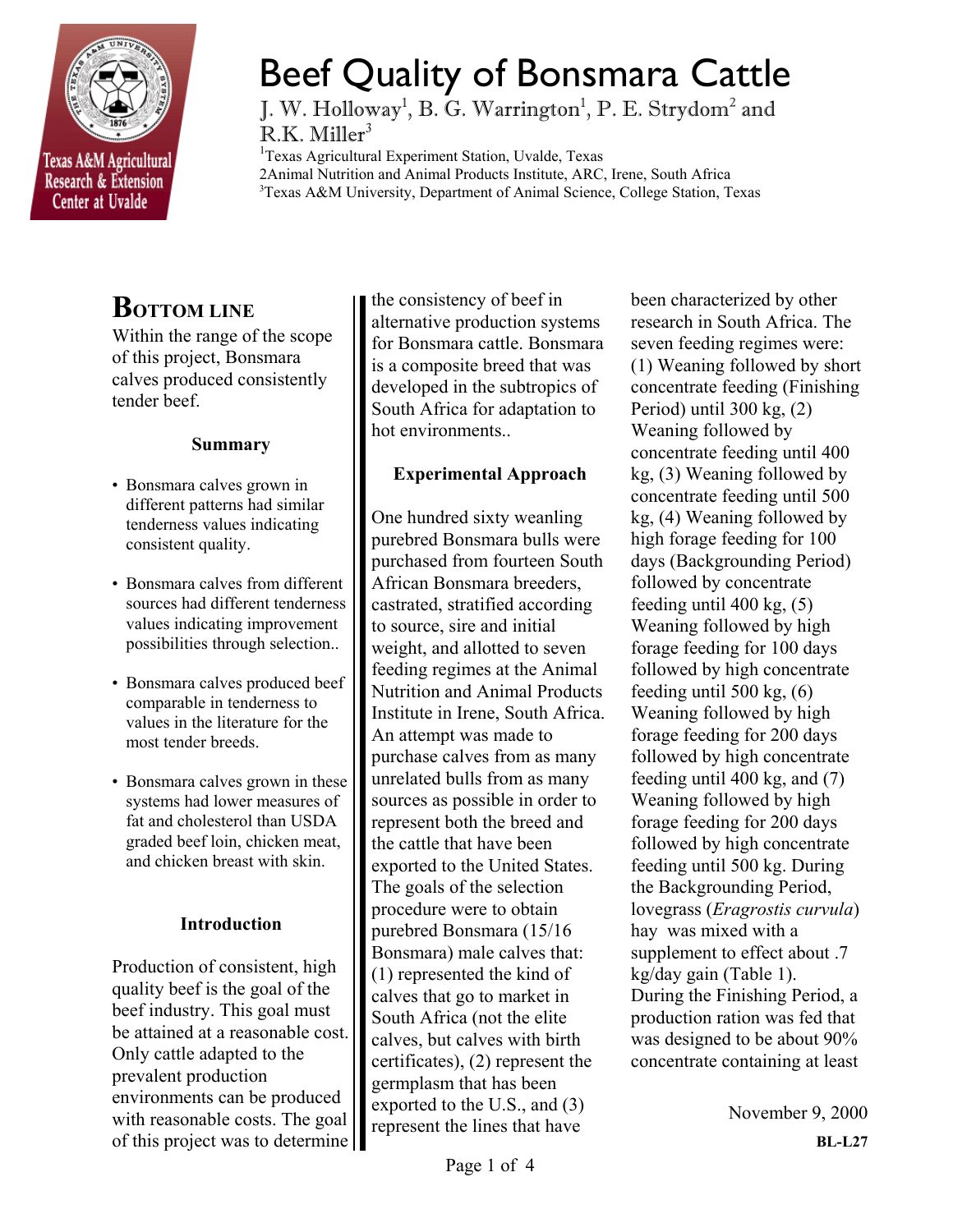Table 1: Ration and nutrient value for Backgrounding Period.

| Feedstuff                  | Percent (as is basis) |
|----------------------------|-----------------------|
| Brewers grain (dried)      | 8                     |
| Hominy chop ( $> 5\%$ fat) | 34                    |
| Wheat bran                 | 8.3                   |
| Molasses mean              | 5                     |
| Eragrostis curvula hay     | 43                    |
| Limestone                  |                       |
| Salt                       | 0.5                   |
| Premix*                    | 0.2                   |
| Nutrient values (%)        | % (DM)                |
| Dry Matter                 | 90.70                 |
| ME (MJ/kg)                 | 9.38                  |
| Crude Protein              | 9.90                  |
| Crude Fibre                | 18.91                 |
| Calcium                    | 0.57                  |
| Phosphorus                 | 0.38                  |

\* Contained per 2 kg unit which is added/ton feed: 5000000 IU Vit A, 450000 IU Vit D3, 8000 IU Vit E, 2800 mg Vit B1, 100000 mg Niacin, 40 g Fe, 170 g Mg, 17 g Cu, 60 g Zn, 40 g Mn, 2.2 g I, 560 mg Co, 200 mg Se, 165 g Romensin (20%), 100 g Tylan 100. Hay is milled 10 to 15 mm lengths

Table 2. Ration and nutrient value for the Finishing Period.

| Feedstuff                  | Percentage (as is basis) |
|----------------------------|--------------------------|
| Brewers grain (dried)      | 9                        |
| Cotton seeds (whole)       | 3                        |
| Hominy chop ( $> 5\%$ fat) | 55.2                     |
| Wheat bran                 | 15                       |
| Molasses mean              | 10                       |
| Eragrostis curvula hay     | 5                        |
| Limestone                  | 1.6                      |
| Urea                       | 0.5                      |
| Salt                       | 0.5                      |
| Premix*                    | 0.2                      |
| <b>Nutrient values (%)</b> | (DM basis)               |
| Dry Matter                 | 89.90                    |
| ME (MJ/kg)                 | 12.03                    |
| Crude Protein              | 13.50                    |
| Crude Fibre                | 11.74                    |
| <b>NDF</b>                 | 40.70                    |
| Calcium                    | 0.90                     |
| <u>Phosphorus</u><br>.     | 0.61                     |

\* Contained per 2 kg unit which is added/ton feed: 5000000 IU Vit A, 450000 IU Vit D3, 8000 IU Vit E, 2800 mg Vit B1, 100000 mg Niacin, 40 g Fe, 170 g Mg, 17 g Cu, 60 g Zn, 40 g Mn, 2.2 g I, 560 mg Co, 200 mg Se, 165 g Romensin (20%), 100 g Tylan 100. Hay is milled 10 to 15 mm lengths

 4.0 Mcal DE/kg (Table 2). Calves were individually weighed and scored for condition and frame size (1-9 scores) at the beginning of the trial. During the Finishing Period, calves were weighed biweekly in order to predict time of slaughter. Cattle were slaughtered at the Irene Lab Abattoir with as little stress as possible. Carcasses were weighed immediately after removal of head, hide and offal, and again after a 48 hour chill. Carcasses were trimmed to 4 mm of subcutaneous fat. Weight of fat trim, offal, hide and head were recorded. Carcasses were processed to closely trimmed (4 mm) round, rib, loin and chuck, and the weights of each recorded. Carcasses were graded for USDA quality and yield grades. Percent kidney, heart

and pelvic fat was estimated. Rib eyes and subcutaneous fat thickness (between the  $12<sup>th</sup>$  and  $13<sup>th</sup>$  ribs) were traced on wax paper for later measurement. Degree of marbling, and degree of maturity of lean and skeleton were estimated by USDA standards. Rib eyes were taken from the carcass for Warner Bratzler Shear and sensory evaluation. Samples from each side of the carcass were excised, aged for 10-14 days

and then vacuum packed and frozen until evaluation.

#### **Results**

Rib eye steaks taken from cattle that had been fed to gain at different rates were similar in Warner Bratzler Shear values (WBS, no differences detected for target weight or

indicating that these cattle were consistent in tenderness regardless of age or weight at slaughter (Table 3). WBS values can differ between labs and even experiments conducted in the same lab, and thus comparisons between labs or between experiments may be compromised by these confounding factors. Table 4 is, therefore included only as a reference for the breeds analyzed at the U.S. Meat Animal Research Center (USMARC).This table illustrates the problems of comparing values from different experiments in that values for British cattle vary from 3.44 to 5.66 kg from one experiment to another at the same lab. However, the average WBS across all treatments of 3.54 kg (Table 3)

days backgrounded, P>.05),

Page 2 of 4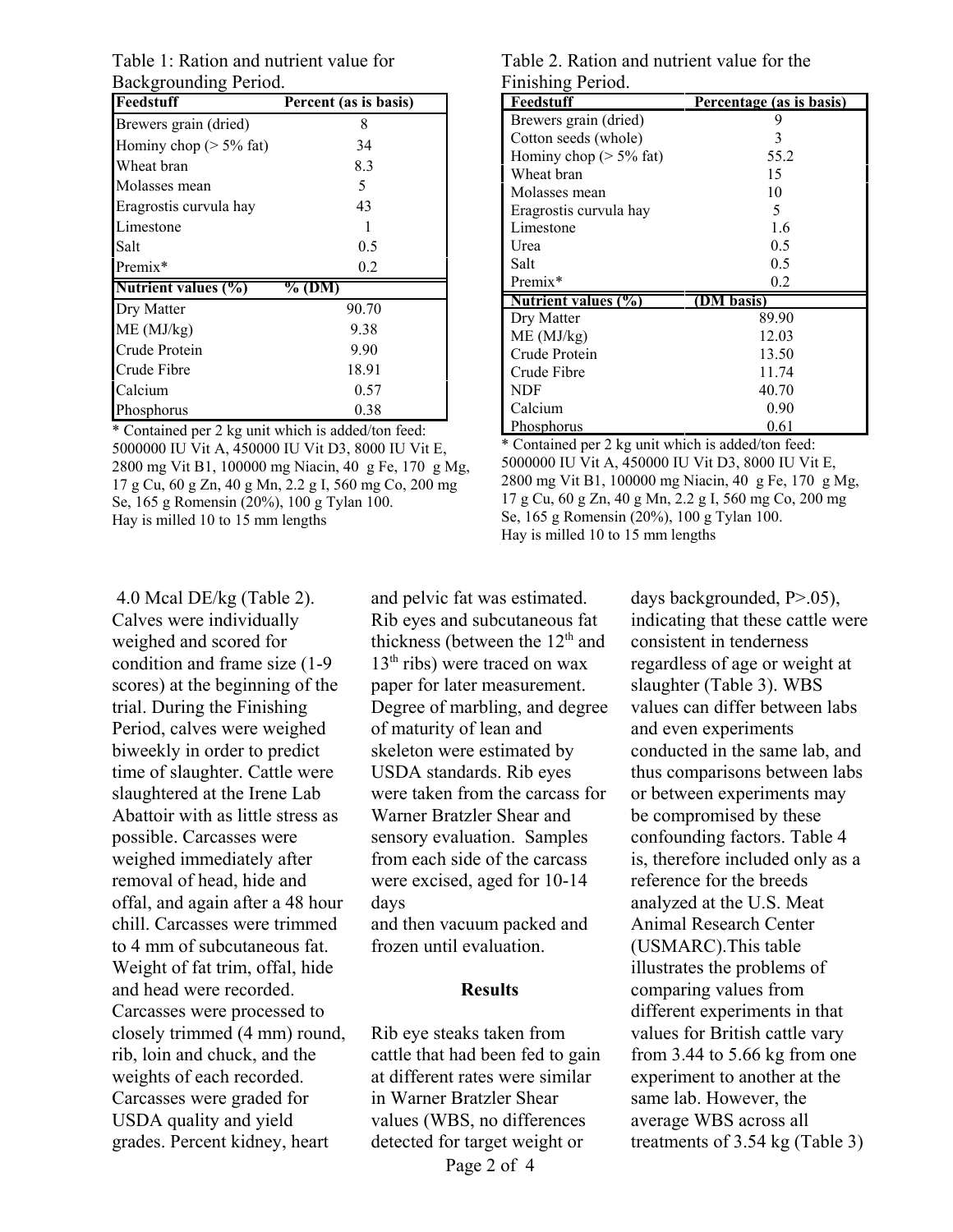compared favorably to values reported from the USMARC (Table 4), and is well within the range considered to be tender. A significant difference was detected in WBS between sources of the cattle providing evidence that, even though the beef from Bonsmaras are generally tender, progress can be made through selection (Table 5). Fat in the Longissimus dorsi increased as slaughter weight increased (Table 6). Fat content, polyunsaturated fat and cholesterol in the Longissimus dorsi (as an average of all treatments) was less than USDA graded beef loin, chicken meat and chicken breast with skin (Table 7). Levels of saturated fat was greater than chicken meat but less than beef loin or chicken breast with skin. Levels of mono-unsaturated fat were similar to chicken meat but less than beef loin or chicken breast with skin. Average ether extract levels in this trial was also less than values in the literature for cattle having practically devoid levels of marbling (Table 8).

#### Table 3. WBS Values, kg

| Days                 | Target Weight, kg |                |     |  |
|----------------------|-------------------|----------------|-----|--|
| Backgrounded 300 400 |                   |                | 500 |  |
| $\boldsymbol{0}$     |                   | 3.23 3.41 3.66 |     |  |
| 100                  |                   | 3.38 3.43      |     |  |
| 200                  |                   | 3.62 3.33      |     |  |

Mean=3.54, Residual Standard Deviation=.726, Model, Y=Target wt, kg + Days backgrounded + Target wt.\*Days backgrounded Table 4. WBS of breeds tested at USMARC.

| <b>Sire</b>               | <b>Shear</b> |
|---------------------------|--------------|
| Tarentaise <sup>1</sup>   | 3.79         |
| Pinzgauer <sup>1</sup>    | 3.48         |
| Brahman <sup>1</sup>      | 3.92         |
| Saihiwal <sup>1</sup>     | 4.27         |
| British <sup>1</sup>      | 3.44         |
| British <sup>2</sup>      | 5.66         |
| Charolais <sup>2</sup>    | 5.93         |
| Gelbvieh <sup>2</sup>     | 5.64         |
| Pinzgauer <sup>2</sup>    | 5.09         |
| Shorthorn <sup>2</sup>    | 5.90         |
| Galloway <sup>2</sup>     | 5.84         |
| Longhorn <sup>2</sup>     | 6.09         |
| Nellore <sup>2</sup>      | 7.16         |
| Piedmontaise <sup>2</sup> | 5.36         |
| Salers <sup>2</sup>       | 6.32         |
| Hereford <sup>3</sup>     | 4.82         |
| Angus $3$                 | 4.05         |
| Brahman <sup>3</sup>      | 6.00         |
| Boran <sup>3</sup>        | 5.14         |
| Tul <sup>3</sup>          | 4.59         |
| Piedmontese <sup>3</sup>  | 4.59         |
| Belgian Blue <sup>3</sup> | 4.86         |
| British <sup>4</sup>      | 4.40         |
| Pinzgauer <sup>4</sup>    | 4.95         |
| Sahiwal <sup>4</sup>      | 6.90         |
| Brahman <sup>4</sup>      | 5.88         |
| Red Poll <sup>4</sup>     | 4.72         |
| Hereford <sup>5</sup>     | 5.06         |
| Angus <sup>5</sup>        | 4.50         |
| Limousin <sup>5</sup>     | 5.62         |
| Braunvieh <sup>5</sup>    | 5.09         |
| Pinzgauer <sup>5</sup>    | 4.47         |
| Gelbvieh <sup>5</sup>     | 5.78         |
| Simmental <sup>5</sup>    | 5.48         |
| Charolais <sup>5</sup>    | 5.16         |

<sup>1</sup> Koch, Dikeman, Crouse, (1982) JAS 54:35

2 Wheeler et al., (1996) JAS 74:1023

 $<sup>2</sup>$  Cundiff et al. (1997)</sup>

4 Crouse et al. (1989) JAS 67:2661

 $<sup>5</sup>$  Gregory, K.E., et al. (1994) JAS</sup> 72:1174

Table 5. Effect of source on Warner Bratzler shear values of Longissimus dorsi, kg

| uvisi, ag<br><b>Source</b> | <b>Shear</b> |
|----------------------------|--------------|
| 1                          | 5.01         |
| $\overline{c}$             | 3.08         |
| 3                          | 3.63         |
| $\overline{\mathcal{L}}$   | 3.15         |
| 5                          | 3.98         |
| 6                          | 3.71         |
| 7                          | 3.84         |
| 8                          | 3.43         |
| 9                          | 3.80         |
| 10                         | 3.40         |
| 11                         | 3.76         |
| 12                         | 3.13         |

Mean=3.52, Residual Standard Deviation=.68, Model: Y=Source  $(P<.0001)$ .

Table 6. Fat in Longissimus dorsi,  $g/100g$ 

| Days<br>Backgrounded 300 400 500 | Target Weight, kg |                  |  |  |
|----------------------------------|-------------------|------------------|--|--|
|                                  |                   |                  |  |  |
| 0                                |                   | 1.15 1.57 2.44   |  |  |
| 100                              |                   | ------ 1.63 2.87 |  |  |
| 200                              |                   | 1.53             |  |  |

Mean=1.72, Residual Standard Deviation=.694, Model, Y=Target wt, kg  $(P<.0001)$  + Days backgrounded + Target wt.\*Days backgrounded

Table 7. Fat and cholesterol content of other meats.

Page 3 of 4